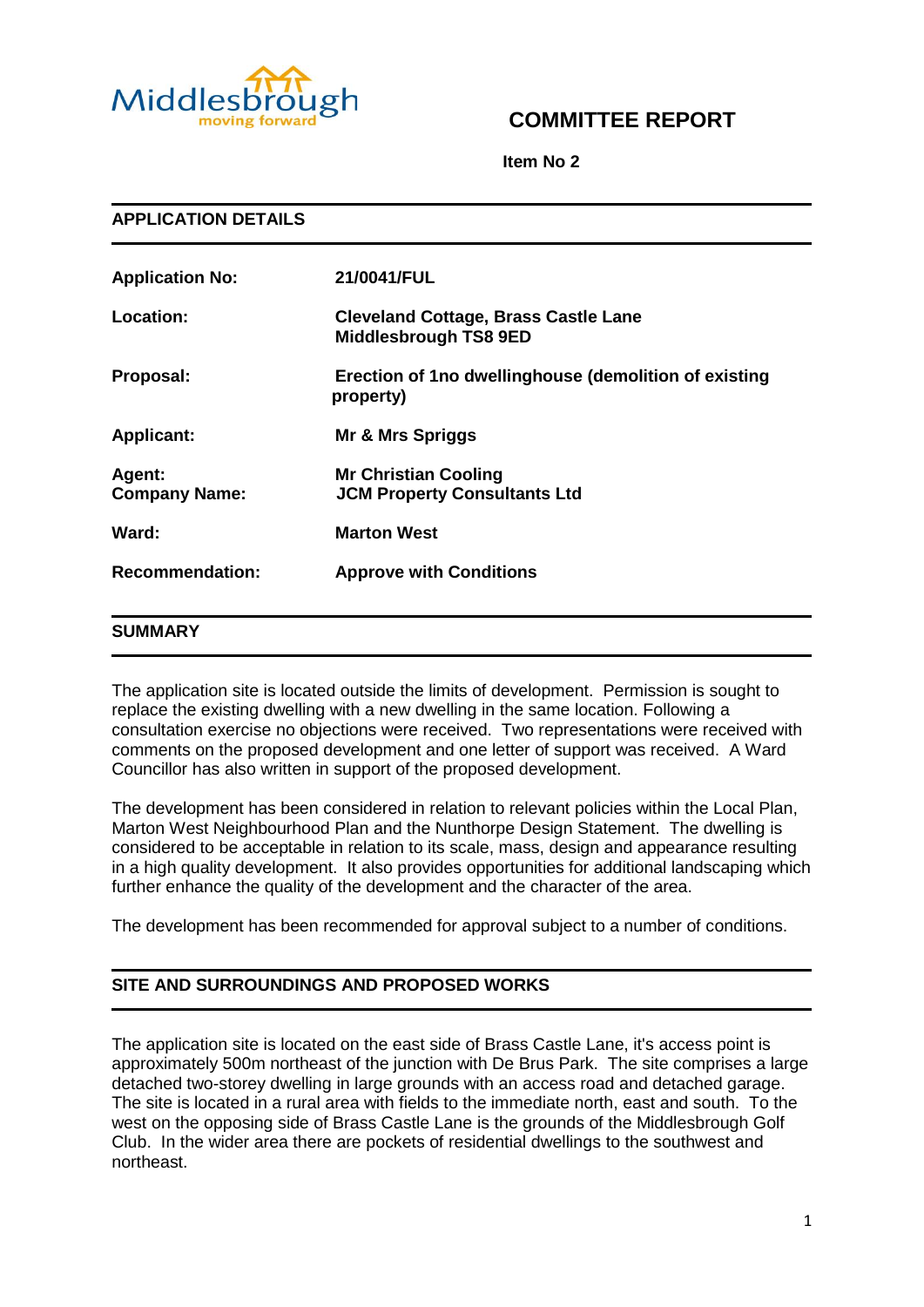Permission is sought for the erection of a large detached two-storey dwelling on the site of the existing dwelling and associated garage which are to be demolished.

## **PLANNING HISTORY**

M/FP/0832/11/P Extensions and alterations including orangery to rear, two storey front extension, link extension to new double garage and formation of new 1st floor over existing annex Approve with Conditions 30th September 2011

## **PLANNING POLICY**

In accordance with Section 38(6) of the Planning and Compulsory Purchase Act 2004, Local Planning Authorities must determine applications for planning permission in accordance with the Development Plan for the area, unless material considerations indicate otherwise. Section 143 of the Localism Act requires the Local Planning Authority to take local finance considerations into account. Section 70(2) of the Town and Country Planning Act 1990 (as amended) requires Local Planning Authorities, in dealing with an application for planning permission, to have regard to:

- The provisions of the Development Plan, so far as material to the application
- Any local finance considerations, so far as material to the application, and
- Any other material considerations.

#### Middlesbrough Local Plan

The following documents comprise the *Middlesbrough Local Plan*, which is the Development Plan for Middlesbrough:

- Housing Local Plan (2014)
- Core Strategy DPD (2008, policies which have not been superseded/deleted only)
- Regeneration DPD (2009, policies which have not been superseded/deleted only)
- Tees Valley Joint Minerals and Waste Core Strategy DPD (2011)
- Tees Valley Joint Minerals and Waste Policies & Sites DPD (2011)
- Middlesbrough Local Plan (1999, Saved Policies only) and
- Marton West Neighbourhood Plan (2016, applicable in Marton West Ward only).

## National Planning Policy Framework

National planning guidance, which is a material planning consideration, is largely detailed within the *National Planning Policy Framework* (NPPF). At the heart of the NPPF is a presumption in favour of sustainable development (paragraph 11). The NPPF defines the role of planning in achieving economically, socially and environmentally sustainable development although recognises that they are not criteria against which every application can or should be judged and highlights the need for local circumstances to be taken into account to reflect the character, needs and opportunities of each area.

For decision making, the NPPF advises that local planning authorities should approach decisions on proposed development in a positive and creative way, working pro-actively with applicants to secure developments that will improve the economic, social and environmental conditions of the area and that at every level should seek to approve applications for sustainable development (paragraph 38). The NPPF gives further overarching guidance in relation to:

- The delivery of housing,
- Supporting economic growth,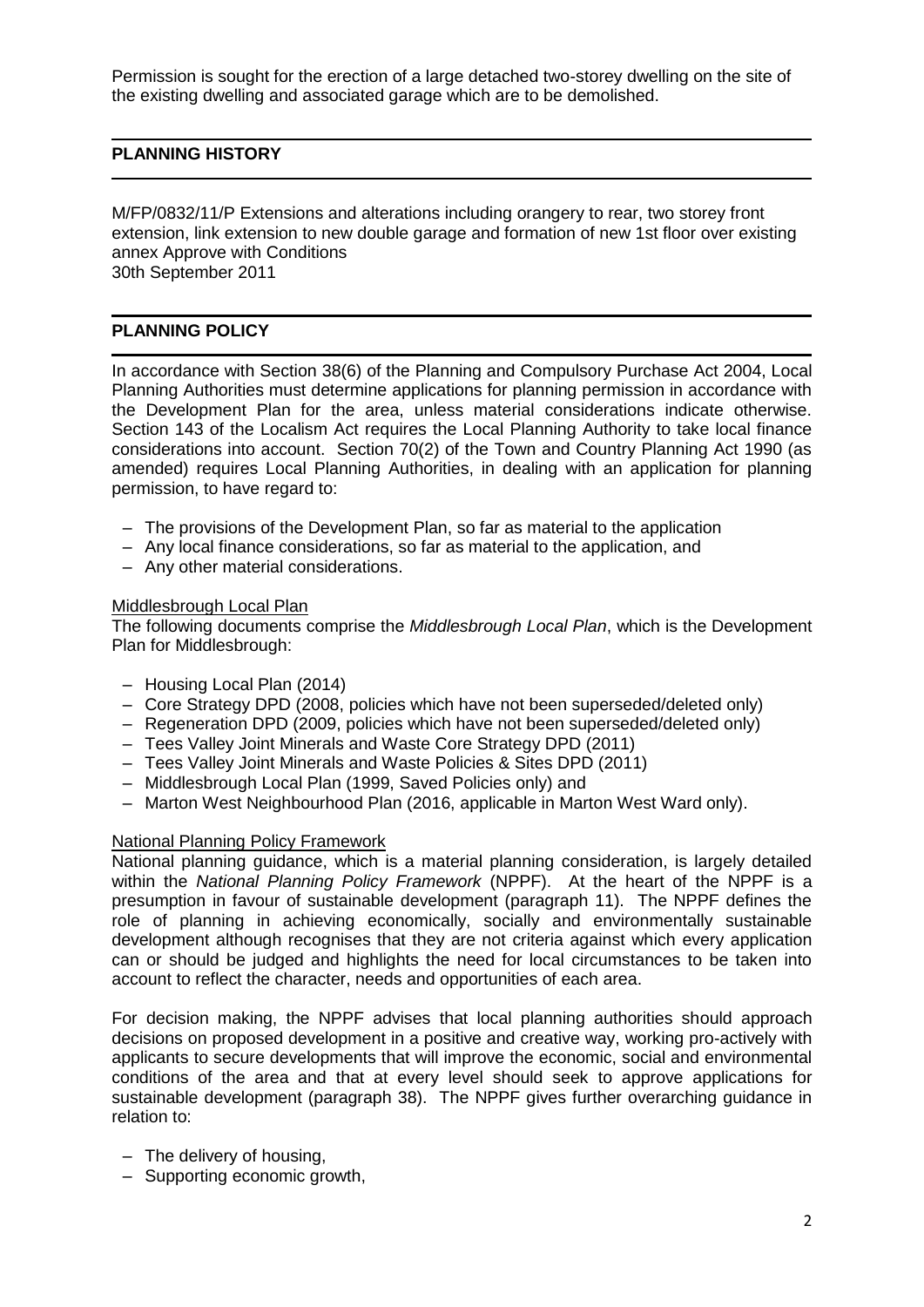- Ensuring the vitality of town centres,
- Promoting healthy and safe communities,
- Promoting sustainable transport,
- Supporting the expansion of electronic communications networks,
- Making effective use of land,
- Achieving well designed buildings and places,
- Protecting the essential characteristics of Green Belt land
- Dealing with climate change and flooding, and supporting the transition to a low carbon future,
- Conserving and enhancing the natural and historic environment, and
- Facilitating the sustainable use of minerals.

The planning policies and key areas of guidance that are relevant to the consideration of the application are:

H1 - Spatial Strategy

CS4 - Sustainable Development CS5 - Design CS18 - Demand Management CS19 - Road Safety DC1 - General Development E20 - Limit to Urban Development E21 - Special Landscape Areas E22 - New Housing in Countryside MWNP - Marton West N'hood Plan NDS - Nunthorpe Design SPD UDSPD - Urban Design SPD

The detailed policy context and guidance for each policy is viewable within the relevant Local Plan documents, which can be accessed at the following web address. <https://www.middlesbrough.gov.uk/planning-and-housing/planning/planning-policy>

## **CONSULTATION AND PUBLICITY RESPONSES**

Following a consultation exercise including a press notice and site notice, three comments were received from residents. The comments are summarise below.

#### **Resident comments - no objection but issues raised:**

- a) All materials, plant, temporary accommodation should be kept within the red line and not stored on adjacent agricultural land;
- b) Construction activities limited to Monday to Friday 7.30am to 4.30pm only, and exclude bank holidays;
- c) Concerned discharge into septic tank and soakaway may pollute neighbours land, current location may be in neighbours land, or is at least very close to it. Increased size of property and swimming pool will increase discharge to septic tank. Who would be responsible for any pollution?

#### **Received from:**

- 1. Ryehill Farm Cottage, Brass Castle Lane
- 2. Mr Craggs, neighbouring land owner via Jonathan Willis Chartered surveyor.

#### **Resident comments - support**

a} Happy to support the application

#### **Received from:**

1. 7 De Burs Park, Brass Castle Lane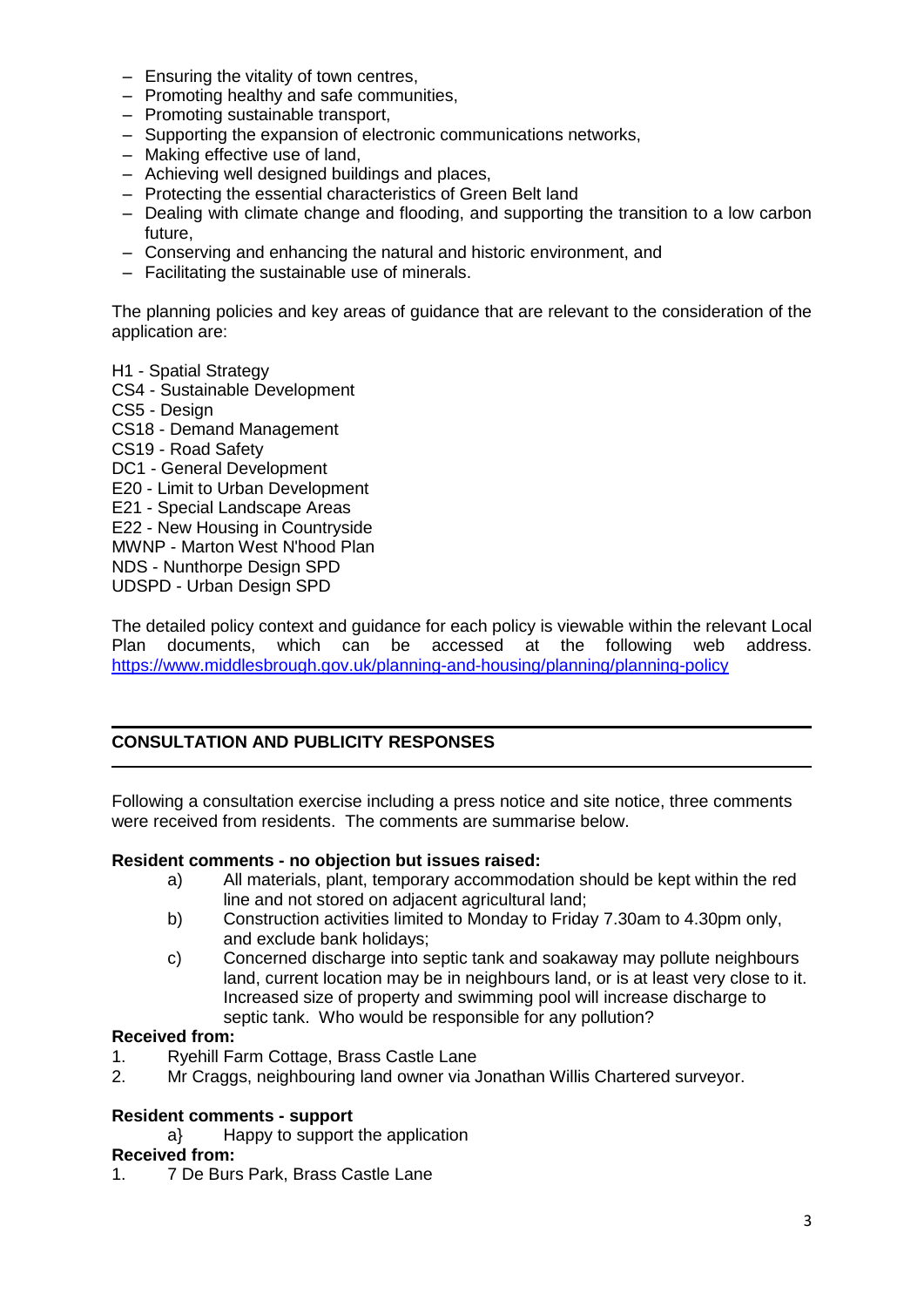## **Planning Policy - MBC**

The proposed development is contrary to Policies E20, E22, H1 and CS4 which would not normally allow a new dwelling in this location. However, as the proposed new dwelling is a replacement for an existing dwelling, this would be an overriding material planning consideration.

Consideration should be given to whether the scale and design of the dwelling conforms with the requirements of Policies E21, CS5, DC1, Marton West Neighbourhood Plan and the Nunthorpe Design Statement SPD.

#### **Environmental Health - MBC**

No objections subject to a pre-commencement condition requiring a full and competent site investigation including risk assessment to be undertaken to identify any contamination present and specify adequate remediation necessary. Validation of the remediated site will also be required.

#### **Highways - MBC**

No response

#### **Waste Policy - MBC**

Waste and recycling receptacles will need to be made available for collection at the nearest public highway (Brass Castle Lane) and returned to the property after collection

#### **Northumbrian Water**

Having assessed the proposed development against the context outlined above I can confirm that at this stage we would have no comments to make.

#### **Northern Gas**

Northern Gas Networks has no objections to these proposals, however there may be apparatus in the area that may be at risk during construction works and should the planning application be approved, then we require the promoter of these works to contact us directly to discuss our requirements in detail. Should diversionary works be required these will be fully chargeable.

#### **Northern Powergrid**

No response

#### **Secured by Design - Cleveland Police**

In relation to this application, I recommend applicant actively seek to develop to accredited Secured By Design standards, full guidance is available within the SBD Homes 2019 guide at [www.securedbydesign.com.](http://www.securedbydesign.com/) I would also encourage the applicant contact me for any advice, input I can offer in relation to designing out opportunities for crime to occur.

#### **Nunthorpe Parish Council**

No Response

#### **Councillor Chris Hobson**

As this house stands in its own grounds and the application is for a dwelling on roughly the same site area I would have no objection to this.

#### **Public Responses**

| Number of original neighbour consultations 19 |                   |
|-----------------------------------------------|-------------------|
| Total numbers of comments received            | 3                 |
| Total number of objections                    | $\mathbf{\Omega}$ |
| Total number of support                       | 1                 |
| Total number of representations               | 2                 |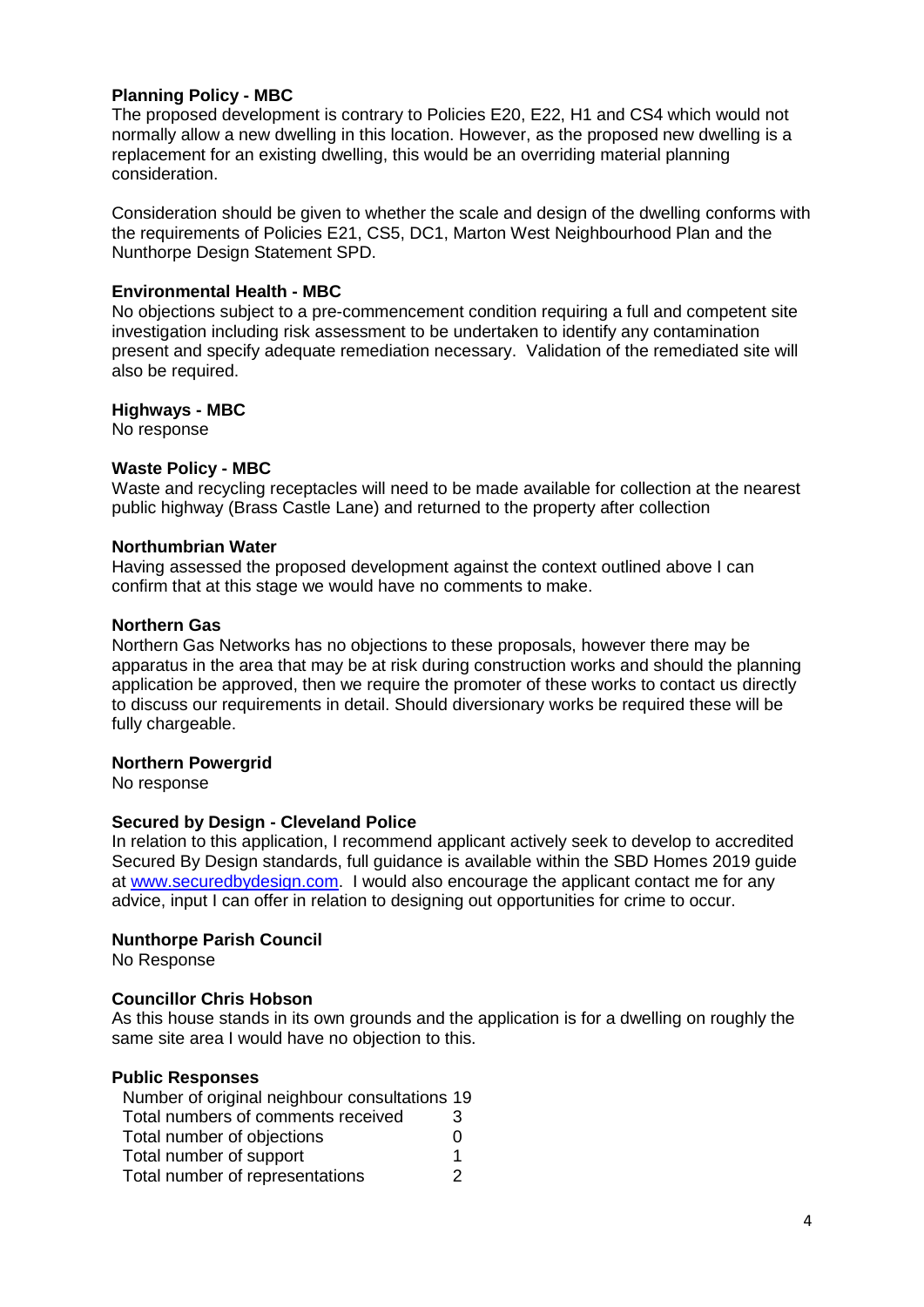#### **PLANNING CONSIDERATION AND ASSESSMENT**

- 1. During the application process revised details were received following officer comments. The revised details are the subject of this report.
- 2. A number of the comments received are not material planning considerations as they are controlled by separate legislation such as the working hours on site. These comments will not be considered as part of this analysis of the development.

#### Principle of Development

- 3. The application site is located beyond the Limits to Development and within the Special Landscape Area. Policy E20 seeks to protect the open countryside from development by strictly controlling development beyond the Limits to Development. The Policy advises that new dwellings will only be allowed where they accord with Policy E22, which only allows housing that is essential for the efficient functioning of agriculture or forestry. The proposed new dwelling is not related to agricultural or forestry use and as such, is contrary to Policies E20 and E22.
- 4. Policy H1 advises that development proposals, including windfalls, will need to be sited within the urban area, satisfy the requirements for sustainable development of Policy CS4 and contribute to and fully integrate with a sustainable transport network. The proposed development is not within the urban area, as such, it is contrary to Policy H1.
- 5. Policy CS4 requires all development to contribute to achieving sustainable development principles. This includes being located so that services and facilities are accessible on foot, bicycle or by public transport and that reliance on the private car is reduced or minimised. The lack of nearby bus stops and no footpaths and street lighting on Brass Castle Lane is likely to discourage occupiers from using public transport or other sustainable modes of transport, leading to significant daily reliance on the use of private vehicles that would be contrary to Policy CS4.
- 6. Whilst the proposed development is contrary to the above policies, these do not take account of new dwellings that are replacements of existing dwellings which is a material planning consideration in this instance. The policies restricting residential development from this location aim to preserve the countryside and provide housing within the defined urban areas or on the immediate edge of the urban areas where good levels of sustainability and access to services can be achieved. This proposal, replacing a large house with another large house is considered to not be contrary to the principle aims of the policies referred to as it will not increase the numbers of properties outside of the limits of development as defined within the local plan. The existing dwelling is a substantial size and the proposed dwelling, although larger in size, is located on the same site as the existing building. As such the impact on the open countryside and sustainability when measured in these terms is considered to be acceptable.
- 7. The majority of the proposed dwelling is located within Marton West ward and the rear of the building is within Nunthorpe, therefore the development must adhere to the principles set out in policies within the Marton West Neighbourhood Plan and the Nunthorpe Design Statement which relate to the scale, design and the quality of the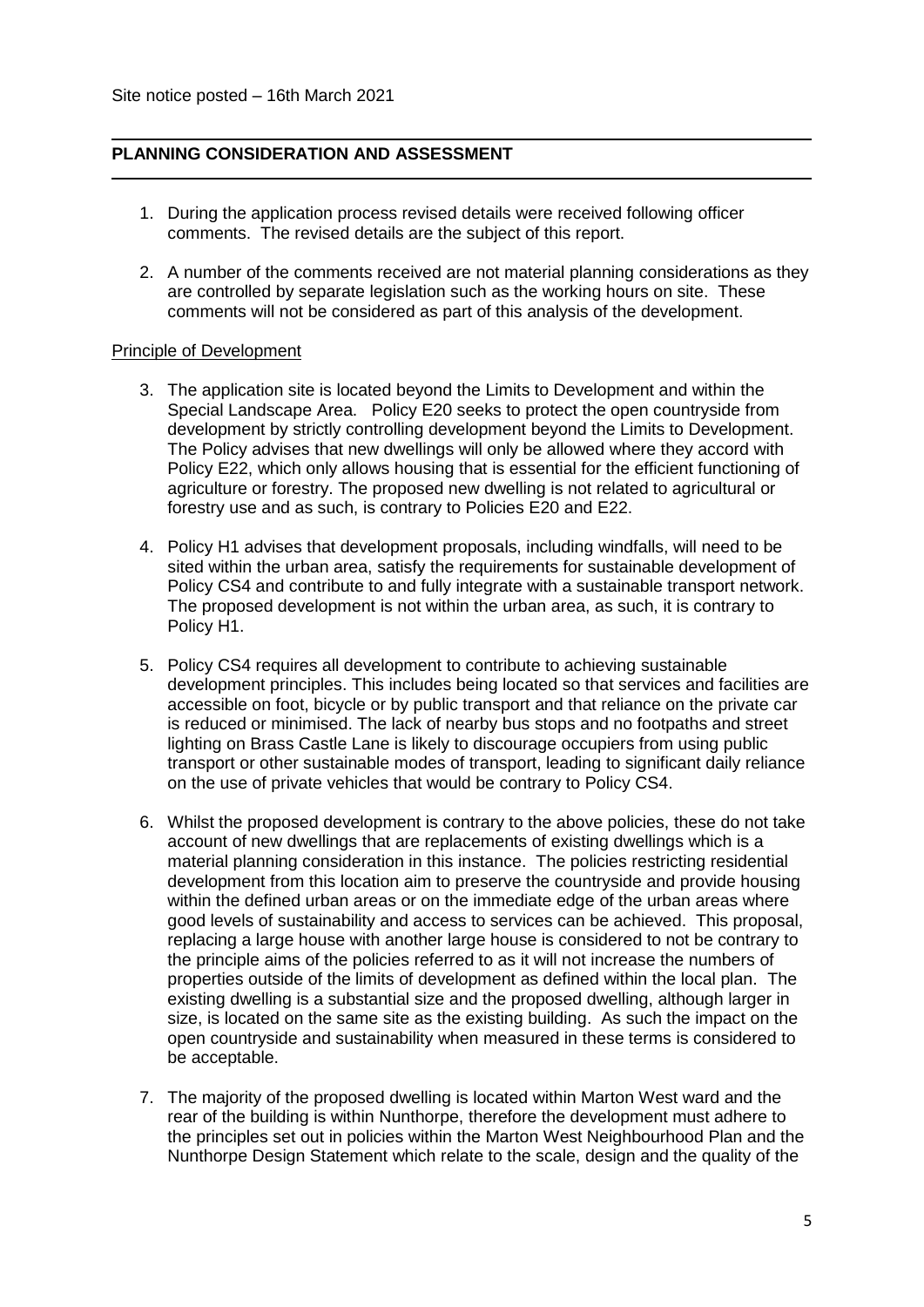building as well as the landscape setting. These matters will be discussed in the sections below.

## Amenity

- 8. The site is located in a rural area with large fields separating it from all surrounding properties with the closest residential property being over 180m away. The proposed dwelling is located in roughly the same position of the site as the existing dwelling and is not significantly different in terms of the proposed overall building height. As a result, the development will not notably alter the relationship with the surrounding properties in terms of light, privacy or dominance of appearance.
- 9. The development is considered to be in accordance with the requirements of Policy DC1 in this regard.

#### Design/Streetscene

- 10. Polices CS5, MW3, MW6, H1, D1 and D3 all seek to ensure that developments demonstrate high quality design in terms of layout, form and contribution to the character and appearance of the area. This includes that development is well integrated with the immediate and wider context and enhances the built and natural environments. Further guidance on design is set out in the Middlesbrough Urban Design SPD.
- 11. The proposed building is located in roughly the same position as the existing building on the site. The attached garage which sits forward of the main house to the north of the site is approximately 3m closer to Brass Castle Lane than the existing at a distance of approximately 41m. The southern corner of the proposed building is approximately 51m from Brass Castle Lane which is approximately 9m further away than the existing building. The overall width of the building is only 1m larger than the existing buildings on site. The increase in size comes from the increased depth with the proposed being approximately twice the depth of the existing building at its narrowest point and three times the depth at its widest point. The increased depth projects to the rear of the site away from Brass Castle Lane and will therefore not be unduly overbearing on, or detrimental to the character of the area when viewed from the streetscene.
- 12. The height of the main house is the same as the existing house, albeit the main house is now slightly wider than the existing and a chimney is proposed which is higher than the ridge line. The proposed house then drops down to single storey with a glazed link connecting the house to the detached garage which has rooms in the roof.
- 13. Whilst the appearance of the proposed dwelling differs significantly over the existing dwelling, the scale and massing when viewed from Brass Castle lane is not considered to be significantly different.
- 14. The proposed dwelling has been designed to incorporate traditional Georgian features and proportions found on manor houses within the Teesside area and sits within its own large grounds. It also incorporates contemporary elements such as the glazed link which complements the traditional design. The rear of the building steps away from traditional proportions and includes large windows providing views across the grounds of the property and wider views across the surrounding rural area. Traditional features such as stone window surrounds, a stone porch, hipped dormer windows and parapet walls all add to the high quality design of the property and the proposed stone walls and slate roofs will further enhance the quality of the development.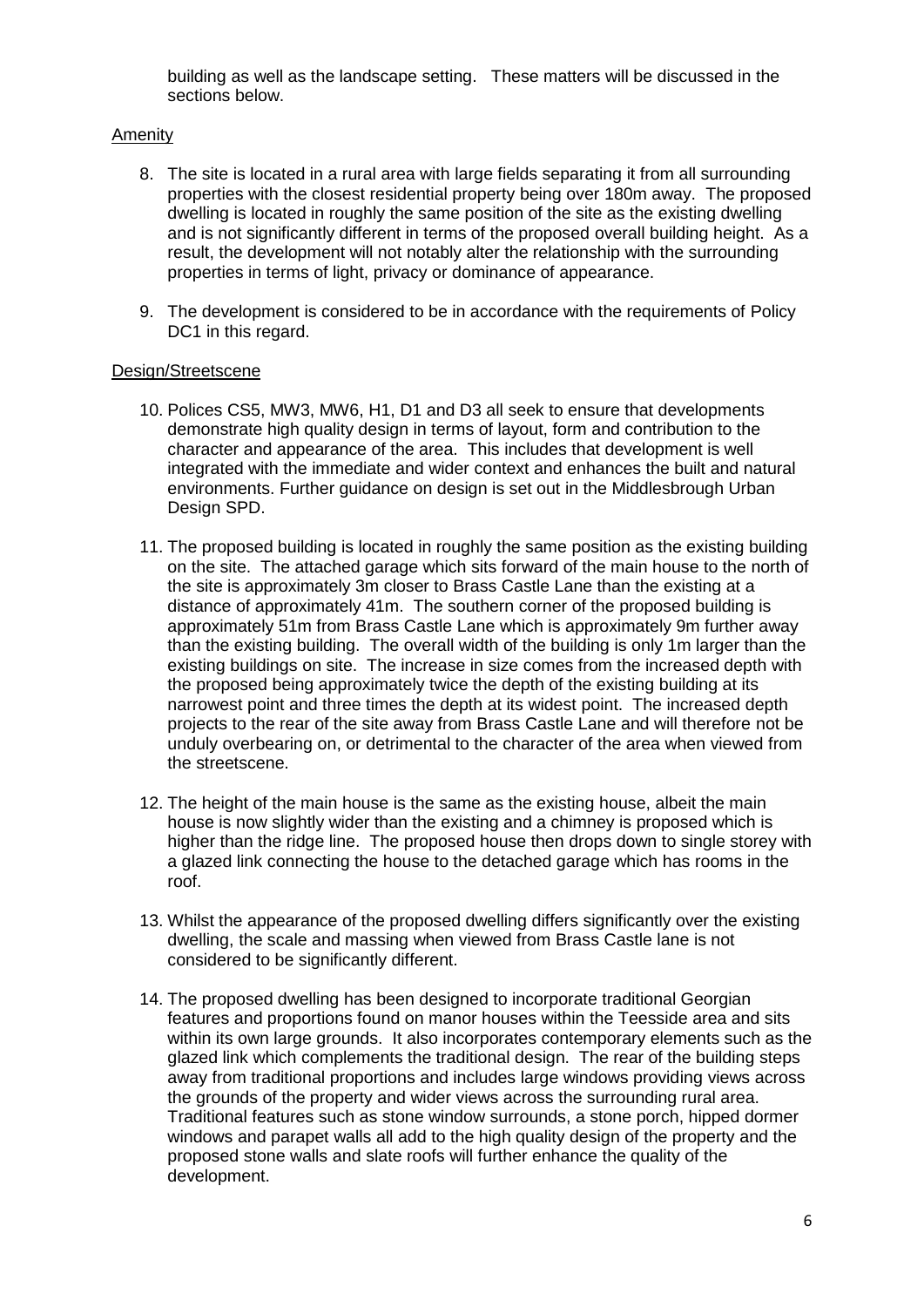- 15. The existing access wall is to be retained. The access is located centrally at the site with the dwelling set off to one side to the north of the site. This ensures views through the access are not dominated by the building and provides some open aspect across the site to the wider countryside.
- 16. It is considered that the development is in accordance with the requirements of Policies CS5, MW3, MW6, H1, D1 and D3 of the Local Plan, Marton West Neighbourhood Plan and Nunthorpe Design Statement.

## Landscaping

- 17. Policies E21, CA1, D1 and D7 all relate to landscaping. Development proposals should not detract from the special scenic character and quality of the landscape and should seek to retain and enhance important landscape features such as trees and hedgerows.
- 18. The proposed development seeks to retain all existing boundary hedgerows around the site. It further proposes to provide additional landscaping within the grounds including tree planting along the access road and within the grounds to the front of the house, as well as additional and extensive planting at the front of the grounds The landscape works will result in landscape features traditional for manor houses, will provide enhanced screening of the property when viewed from Brass Castle Lane and will provide increased opportunities for biodiversity at the site.
- 19. The development is considered to be in accordance with the requirements of Policies CS5, E21, CA1, D1 and D7 in this regard.

## **Highways**

- 20. The proposed development retains the existing access on to Brass Castle Lane and provides ample parking provision for the dwelling with 4 garage spaces and additional external parking as well as space for vehicle turning within the site. In view of these matters it is considered that the development will not have any impact on the local highway network in relation to safety or capacity.
- 21. The development is considered to be in accordance with the requirements of Policy DC1 in this regard.

## Other Matters

- 22. Concerns have been raised in relation to the septic tank. It is noted that the existing dwelling discharges into the septic tank. The location of the septic tank possibly being within the neighbours land is a civil matter, the application can only be considered on the basis of the information submitted which states it is within the site boundary. From the planning perspective, the existing property discharges into the septic tank and therefore there is no planning reason the replacement property shouldn't. Should the septic tank not be finally utilised, a condition is recommended requiring the agreement with the LPA for a new foul water drainage scheme. Issues relating to the appropriateness of the septic tank in relation to the ability to deal with the discharge from the proposed development is considered as part of the separate building regulations process.
- 23. Whilst the comments made in relation to the septic tank are not a planning consideration in this instance, the full comments have been sent to the applicant.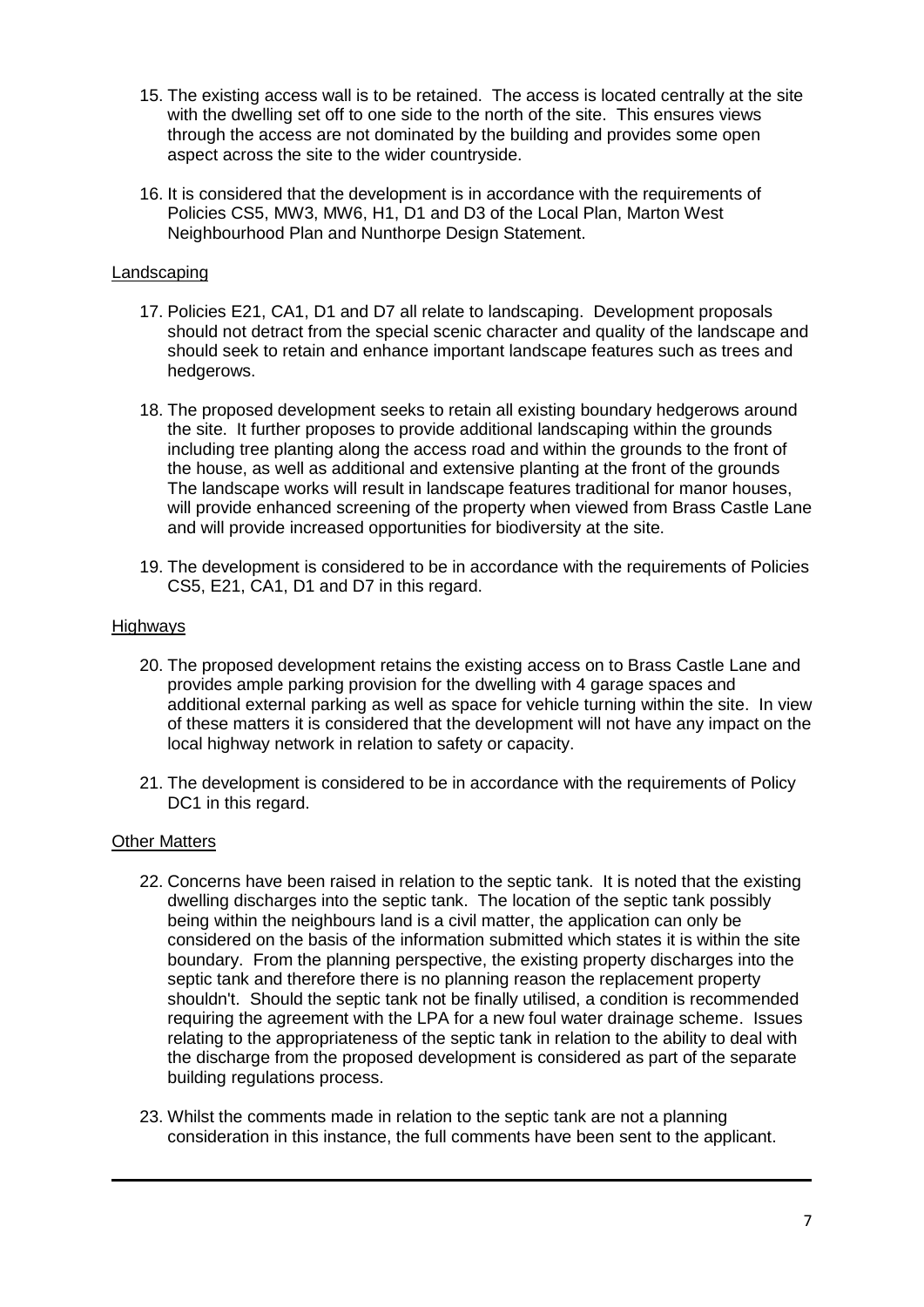#### **Approve with Conditions**

1. Time Limit

The development to which this permission relates must be begun not later than the expiration of three years beginning with the date on which this permission is granted.

Reason: In order to comply with the requirements of Section 91 of the Town and Country Planning Act 1990 (as amended).

#### 2. Approved Plans

The development hereby approved shall be carried out in complete accordance with the plans and specifications detailed below and shall relate to no other plans:

- a) Site Location Plan, drawing no. JCM031 001;
- b) Proposed Site Plan, drawing no. JCM031 003 rev. C;
- c) Proposed Floor Plans, drawing no. JCM031 004 rev. A; and,
- d) Proposed Elevations, drawing no. JCM031 005 rev. A.

Reason: For the avoidance of doubt and to ensure that the development is carried out as approved.

3. Materials - Samples

Prior to the construction of the external elevations of the building(s) hereby approved samples of the external finishing materials to be used shall be submitted to and approved in writing by the Local Planning Authority. Thereafter, the development shall be implemented in accordance with the approved details.

Reason: To ensure the use of appropriate materials in the interests of the visual amenities of the area having regard for policies DC1, CS4 and CS5 of the Local Plan and section 12 of the NPPF.

4. Hardstanding Details

Prior to the construction of the hardstanding at the front of the property hereby approved, details of materials to be used in the construction of the hardstanding shall be submitted to and approved in writing by the Local Planning Authority. Where nonpermeable materials are proposed the submitted details must include a drainage scheme. Thereafter the works shall be carried out in accordance with the approved details and retained on site in perpetuity.

Reason: To reduce flood risk and in the interests of highway safety having regard for policies DC1 and CS4 of the Local Plan and sections 12 and 14 of the NPPF.

#### 5. PD Rights Removed Extensions/Alterations and Outbuildings

Notwithstanding the provisions of the Town and Country Planning (General Permitted Development) (England) Order 2015 (or any order revoking or re-enacting that order with or without modification), no building hereby approved shall be extended or materially altered in external appearance in any way, including additions or alterations to the roof, nor shall any ancillary buildings be erected in the curtilage of any property (other than those expressly authorised by this permission) without planning permission being obtained from the Local Planning Authority.

Reason: To adequately control the level of development on the site to a degree by which the principle of the permission is based, to protect the visual amenity of the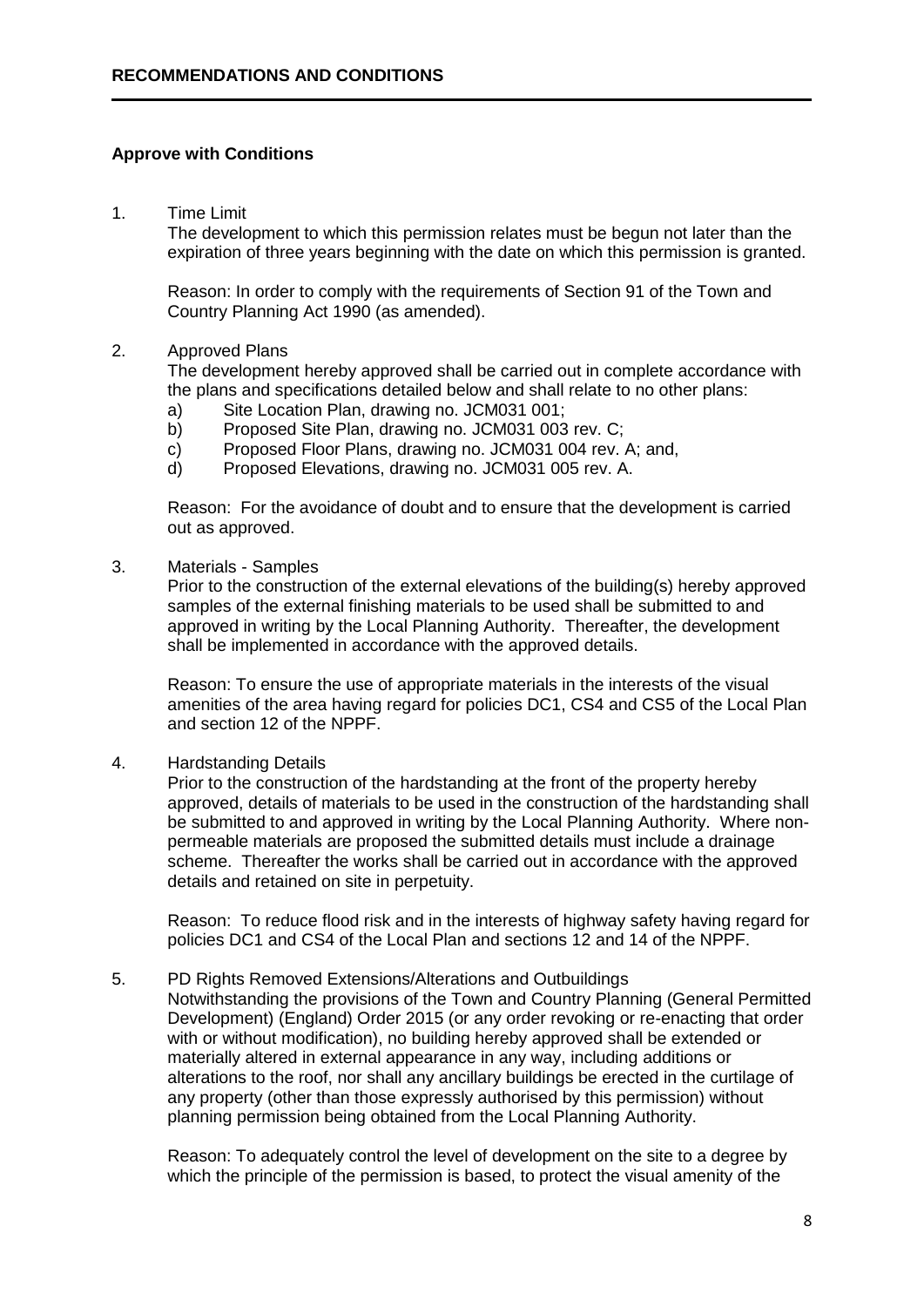area and in the interests of resident's amenity having regard for policies CS4, CS5, DC1 and section 12 of the NPPF.

#### 6. Landscape Scheme

Prior to the commencement of construction of the development a scheme showing full details of both hard and soft landscape works and a programme of works shall be submitted to and approved in writing by the local planning authority and these works shall be carried out on site as approved.

Soft landscape works shall include planting plans; written specifications (including cultivation and other operations associated with plant and grass establishment); schedules of plants, noting species, plant sizes and proposed numbers, densities where appropriate; implementation programme.

Reason: To ensure a satisfactory form of development in the interest of visual amenity and the character of the area having regard for policies CS4, CS5 and DC1 of the Local Plan and sections 12 and 15 of the NPPF.

#### 7. Replacement Tree Planting

If within a period of five years from the date of the planting of any tree that tree, or any tree planted in replacement for it, is removed, uprooted or destroyed or dies, or becomes, in the opinion of the local planning authority, seriously damaged or defective, another tree of the same species and size as that originally planted shall be planted at the same place, unless the local planning authority gives its written consent to any variation.

Reason: To ensure a satisfactory form of development in the interest of visual amenity and the character of the area having regard for policies CS4, CS5 and DC1 of the Local Plan and sections 12 and 15 of the NPPF.

#### 8. Hedges and Hedgerows

All hedges or hedgerows on the site unless indicated as being removed shall be retained and protected on land within each phase in accordance with details submitted to and approved in writing by the local planning authority for the duration of works on land within each phase unless otherwise agreeing in writing by the local planning authority. In the event that hedges or hedgerows become damaged or otherwise defective during such period the local planning authority shall be notified in writing as soon as reasonably practicable. Within one month a scheme of remedial action, including timetable for implementation shall be submitted to the local planning authority. The approved scheme shall be implemented in accordance with the approved timetable. Any trees or plants which within a period of 5 years from the date of planting, die, are removed or become seriously damaged or diseased shall be replaced in the next planting season with others of similar size and species.

Reason: To prevent the loss of or damage to existing hedgerows and natural features so far as is practical that development progresses in accordance with current best practice having regard for policy CS4 and CS5 of the Local Plan and section 9 of the NPPF.

#### 9. Contaminated Land Site Investigation

Prior to the commencement of development a full and competent site investigation including risk assessment must be undertaken and submitted to and approved in writing by the Local Planning Authority. This must identify any contamination present and specify adequate remediation. The development must be carried out in accordance with the approved risk assessment and remediation scheme.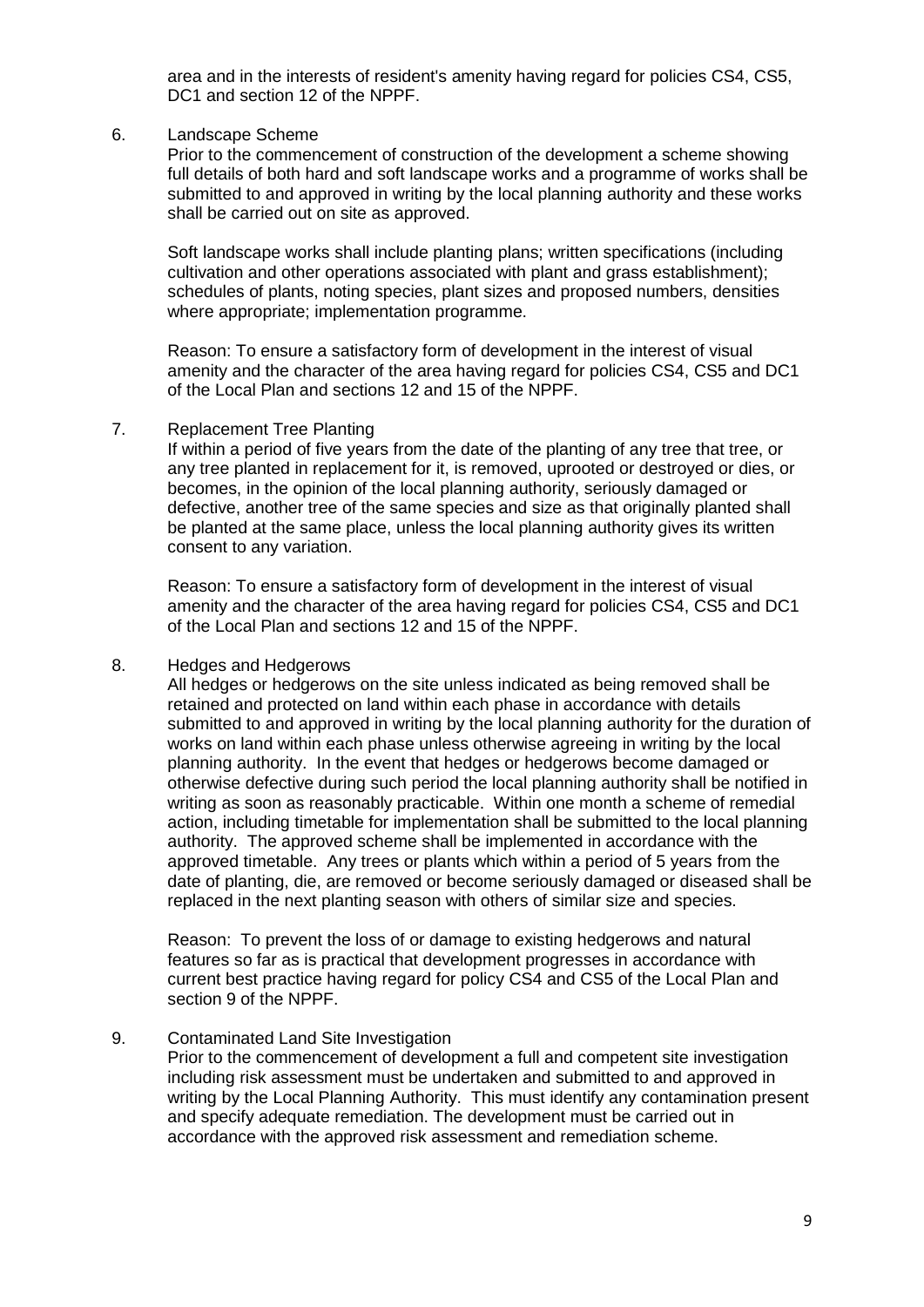Validation of the remediated site shall be provided in the form of a detailed completion statement confirming that works set out and agreed were completed and that the site is suitable for its intended use.

Reason: To ensure the appropriate decontamination of the site in the interests of safety, local amenity and the amenities of the occupiers of the site having regard for policies DC1, CS5 and section 12 of the NPPF.

10. Foul Water Drainage

Should the existing septic tank on the site not be utilised to provide foul drainage for the dwelling hereby approved, the dwelling hereby approved shall not be occupied until a new foul water drainage scheme has been implemented on site and brought into use in accordance with details which have first been submitted to and approved in writing by the Local Planning Authority.

Reason: in order to ensure an appropriate form of drainage is achieved relative to the site.

## **REASON FOR APPROVAL**

This application is satisfactory in that the design of the proposed dwelling accords with the principles of the National Planning Policy Framework (NPPF) and, where appropriate, the Council has worked with the applicant in a positive and proactive way in line with paragraph 38 of the NPPF (2018). In addition the dwelling accords with the local policy requirements (Policies CS4, CS5, DC1 and E21 of the Council's Local Development Framework) and policies within the Marton West Neighbourhood Plan and Nunthorpe Design Statement.

In particular the dwelling is designed so that its appearance is complementary to the area and so that it will not have a detrimental impact on the amenity of any adjoining or nearby resident. The dwelling will not prejudice the appearance of the area and does not significantly affect any landscaping nor prevent adequate and safe access to the site.

The application is therefore considered to be an acceptable form of development, fully in accordance with the relevant policy guidance and there are no material considerations which would indicate that the development should be refused.

## **INFORMATIVES**

Discharge of Condition Fee

Under the Town & Country Planning (Fees for Applications and Deemed Applications)(Amendment)(England) Regulations 2018, the Council must charge a fee for the discharge of conditions. Information relating to current fees is available on the Planning Portal website https://1app.planningportal.co.uk/FeeCalculator/Standalone?region=1. Please be aware that where there is more than one condition multiple fees will be required if you apply to discharge them separately.

## Civil Ownership Matters

This permission refers only to that required under the Town and Country Planning Act 1990 (as amended) and does not include any other consent or approval under any enactments,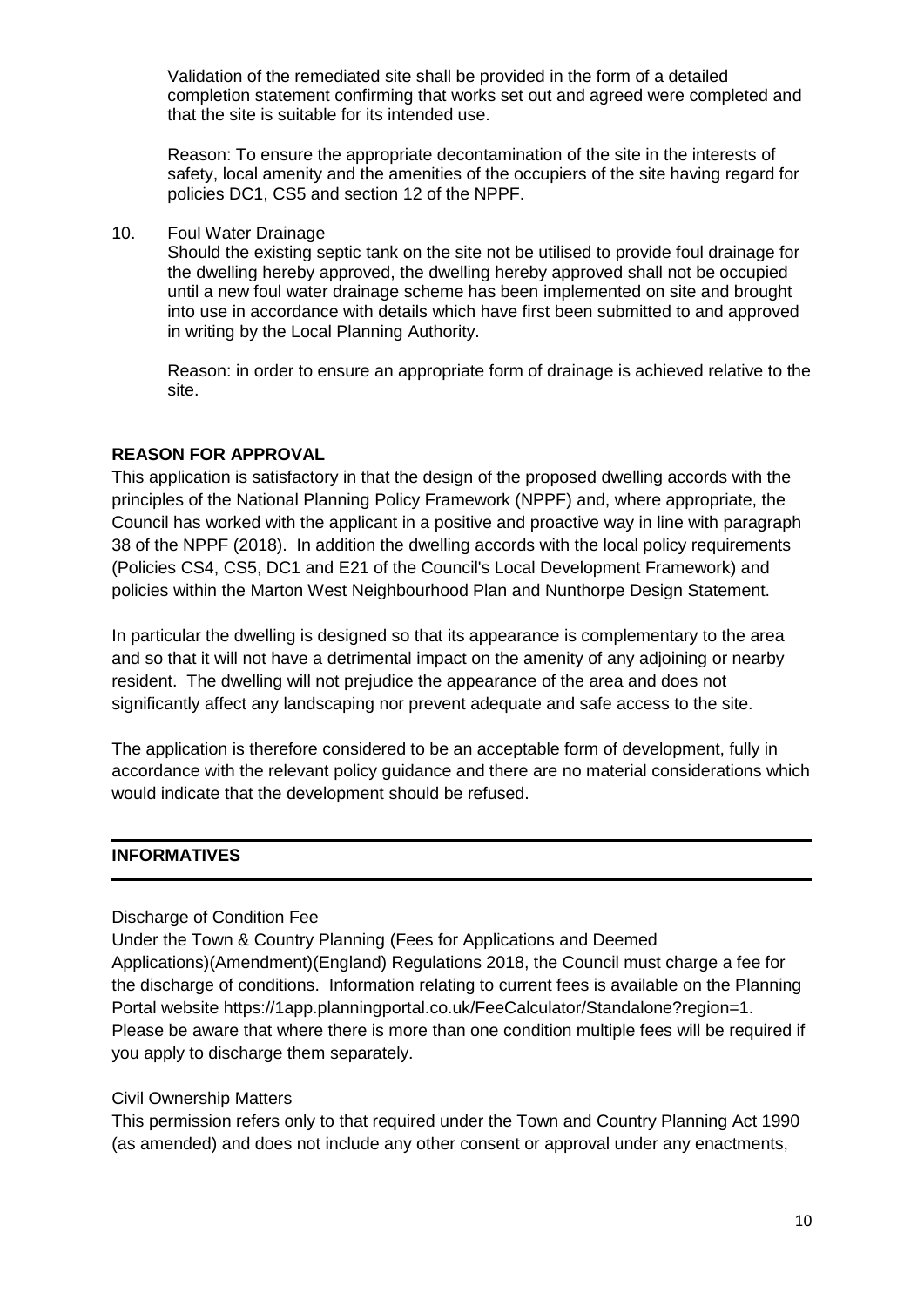byelaw, order or regulation. The grant of planning permission does not override any third party rights which may exist over the application site.

In addition, you are advised that any works affecting party walls or involving excavations for foundations adjacent to a party wall you will be required to serve notice on all adjoining owners before work commences and adhere to the requirements of the Party Wall Act 1996.

### Rights of Access/Encroachment

This planning approval does not permit any person to access another person's land/property to enable the works to be completed, without their consent. Any encroachment into another person's land/property above or below ground is a civil matter to be resolved between the relevant parties.

#### Building Regulations

Compliance with Building Regulations will be required. Before commencing works it is recommended that discussions take place with the Building Control section of this Council. You can contact Building Control on 01642 729375 or by email at buildingcontrol@middlesbrough.gov.uk.

Where a building regulations approval is obtained which differs from your planning permission, you should discuss this matter with the Local Planning Authority to determine if the changes require further consent under planning legislation.

#### Statutory Undertakers

The applicant is reminded that they are responsible for contacting the Statutory Undertakers in respect of both the new service to their development and the requirements of the undertakers in respect of their existing apparatus and any protection/ diversion work that may be required. The applicant is advised to contact all the utilities prior to works commencing.

#### Deliveries to Site

It should be ensured that, during construction, deliveries to the site do not obstruct the highway. If deliveries are to be made which may cause an obstruction then early discussion should be had with the Highway Authority on the timing of these deliveries and measures that may be required so as to mitigate the effect of the obstruction to the general public.

#### Cleaning of Highway

The applicant is reminded that it is the responsibility of anybody carrying out building work to ensure that mud, debris or other deleterious material is not deposited from the site onto the highway and, if it is, it shall be cleared by that person. In the case of mud being deposited on the highway wheel washing facilities should be installed at the exit of the development.

#### Discharge into Watercourse/Culvert

The applicant is advised that any discharge of surface water into a watercourse or culverted watercourse requires consent from the Local Authority.

#### Sustainable Drainage Systems

Sustainable Drainage Systems (SuDS) should be considered when designing drainage, driveways and car parking areas.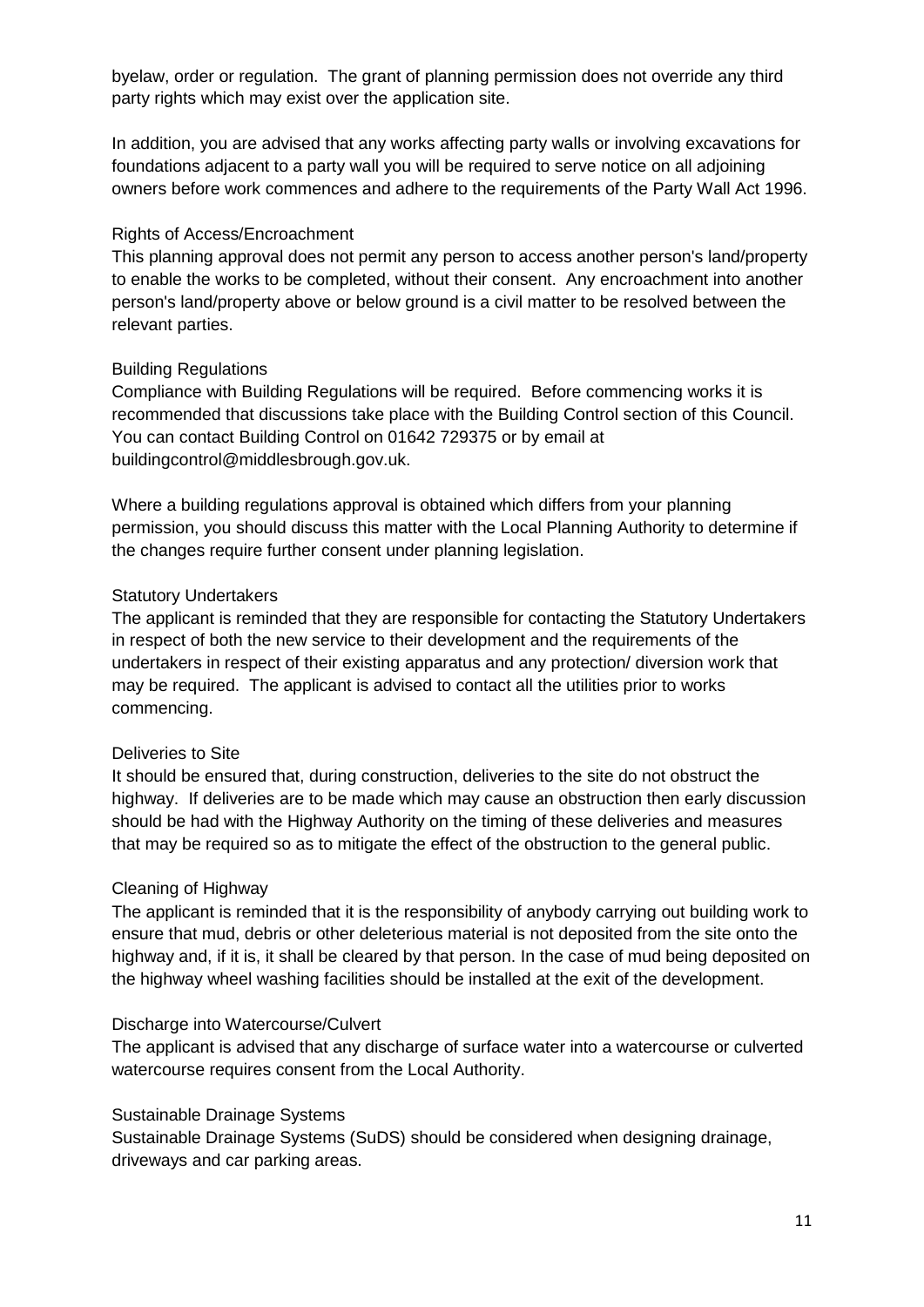## Permeable Surfacing

Guidance on permeable surfacing of front gardens is available on the Communities and Local Government Website: www.communities.gov.uk

## Wildlife and Countryside Act

The applicant is remided that under the Wildlife and Countryside Act 1981 it is an offence to take, damage or destroy the nest of any wild bird while that nest is in use or being built. Planning consent for a development does not provide a defence against prosecution under this Act. Trees and scrub are likely to contain nesting birds between 1st March and 31st August. Trees and scrub are present on the application site should be assumed to contain nesting birds between the above dates unless a survey has shown conclusively that nesting birds are not present.

## Protected Species

The applicant is reminded that it is an offence to damage or destroy species protected under separate legislation. Planning consent for a development does not provide a defence against prosecution under wildlife protection legislation. You are advised that it may be necessary before development commences, for the applicant to commission an ecological survey from a suitably qualified and experienced professional to determine the presence or otherwise of such protected species. If protected species are found to be present, Natural England should be consulted.

## Construction Noise

The applicant should be aware that noise from construction work and deliveries to the site may have an impact upon local residential premises. The applicant may if they wish to apply for a prior consent under the Control of Pollution Act 1974 Section 61 with regard to working hours at the site. The applicant can contact the authorities Environmental Protection service for more details regarding the prior consent process. The hours that are recommended in the Control of Pollution Act for noisy working are 8am-6pm Mon-Fri, 8am-1pm Saturday and no working Sundays and Bank holidays.

Case Officer: Shelly Pearman

Committee Date: 10th September 2021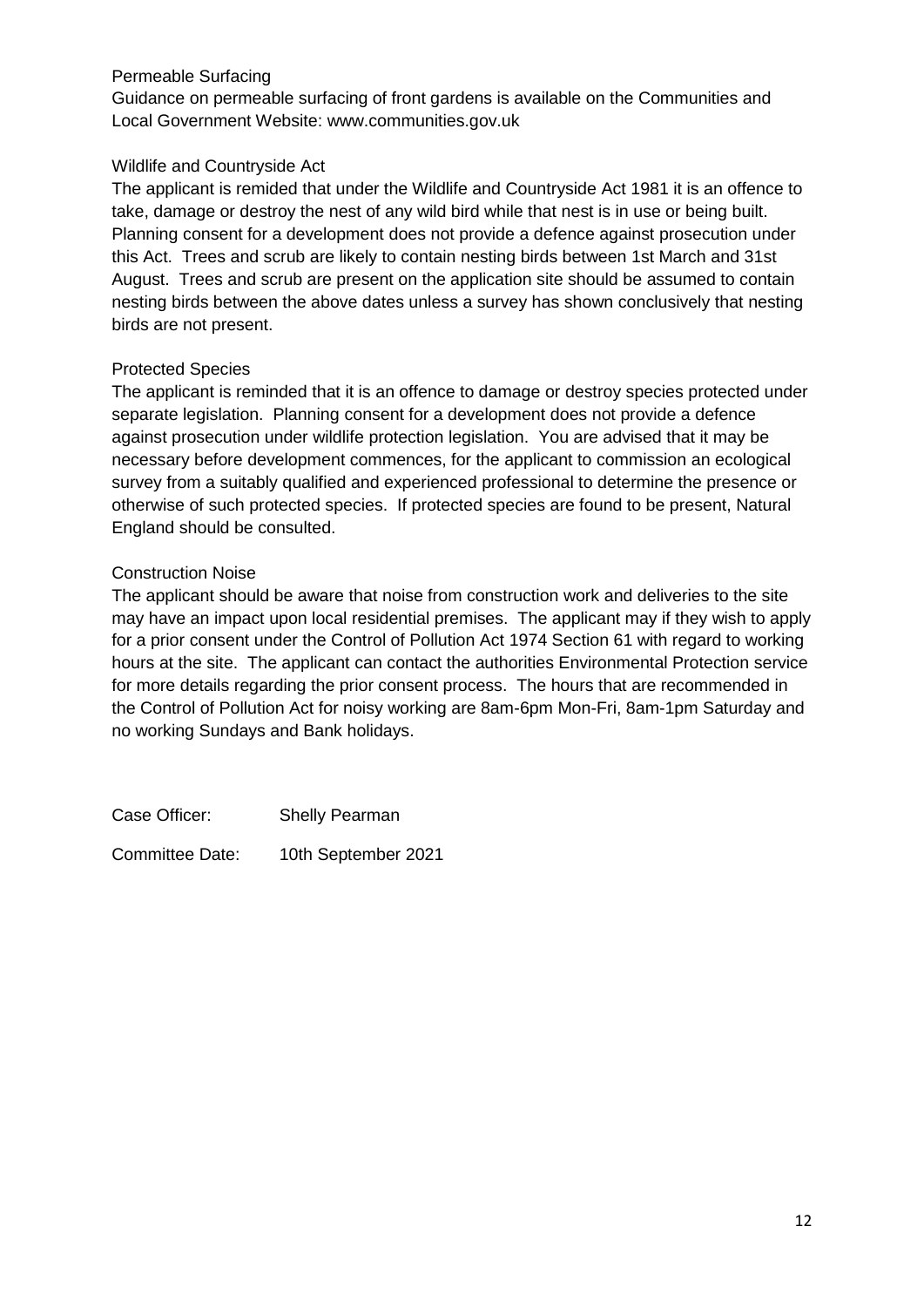Appendix 1: Site Location

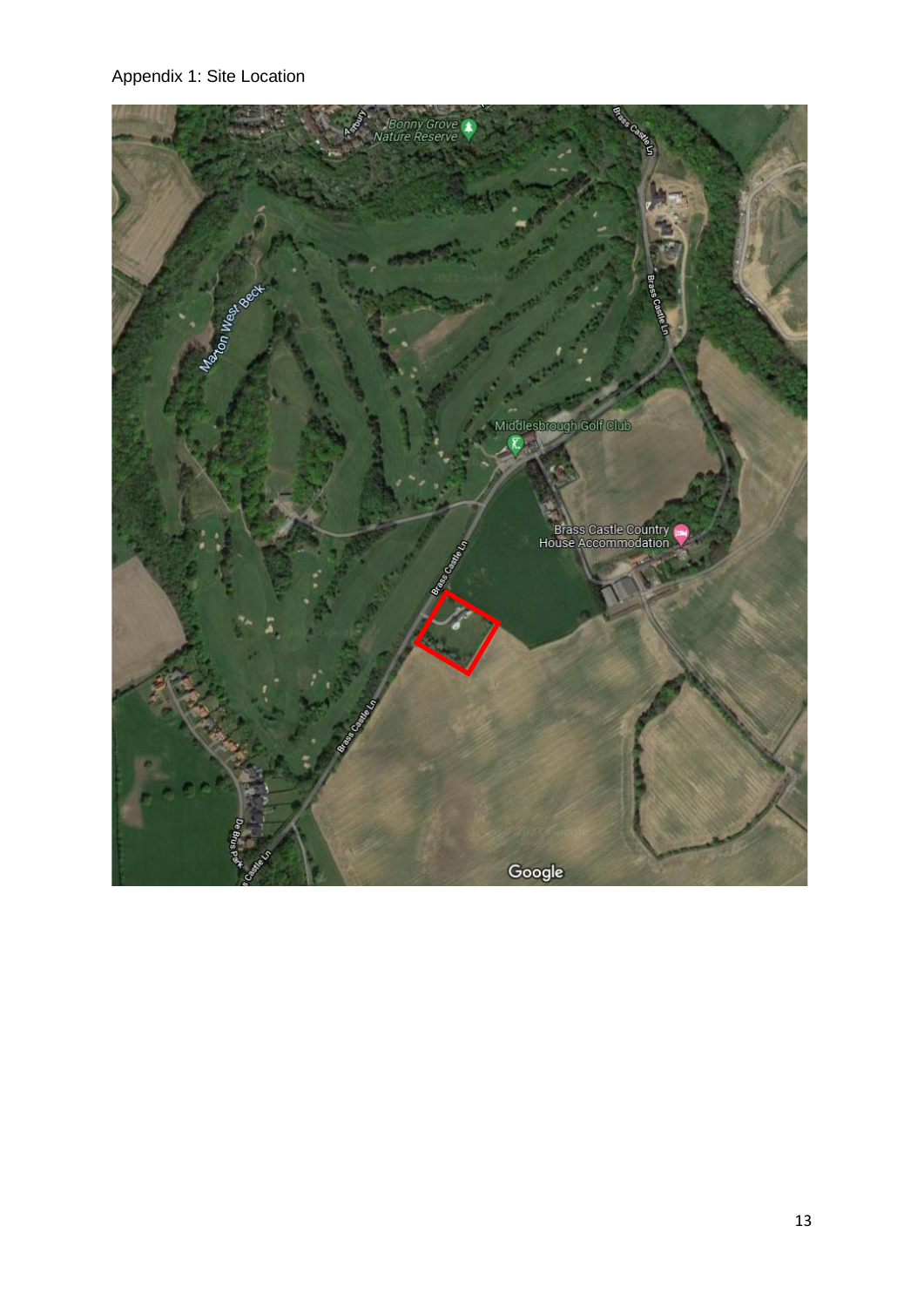## Appendix 2: Proposed Site Layout Plan

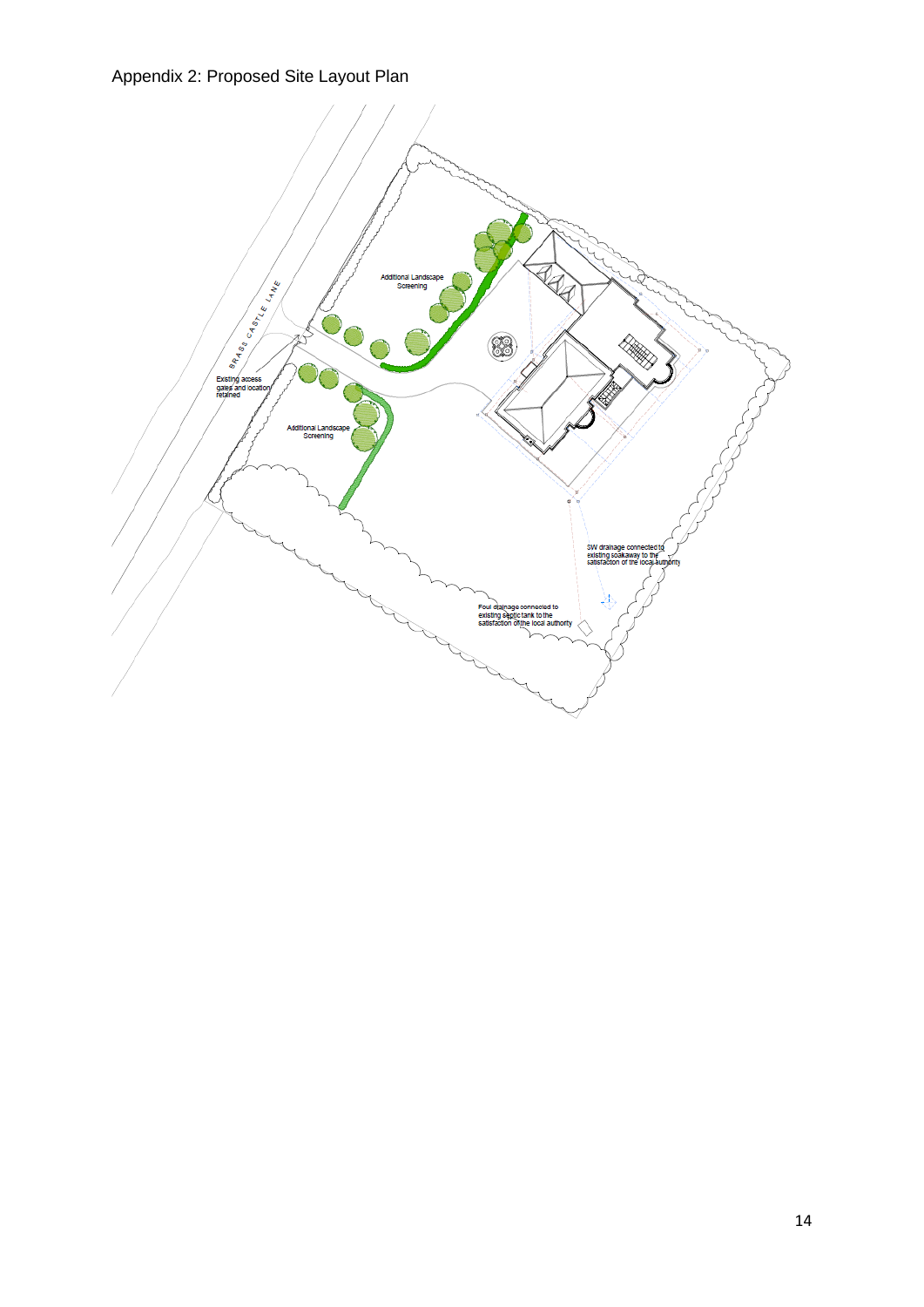



Side Elevation (South West) - 1:100 as proposed



Rear Elevation (South East) - 1:100 as proposed



Rear Elevation (North East) - 1:100 as proposed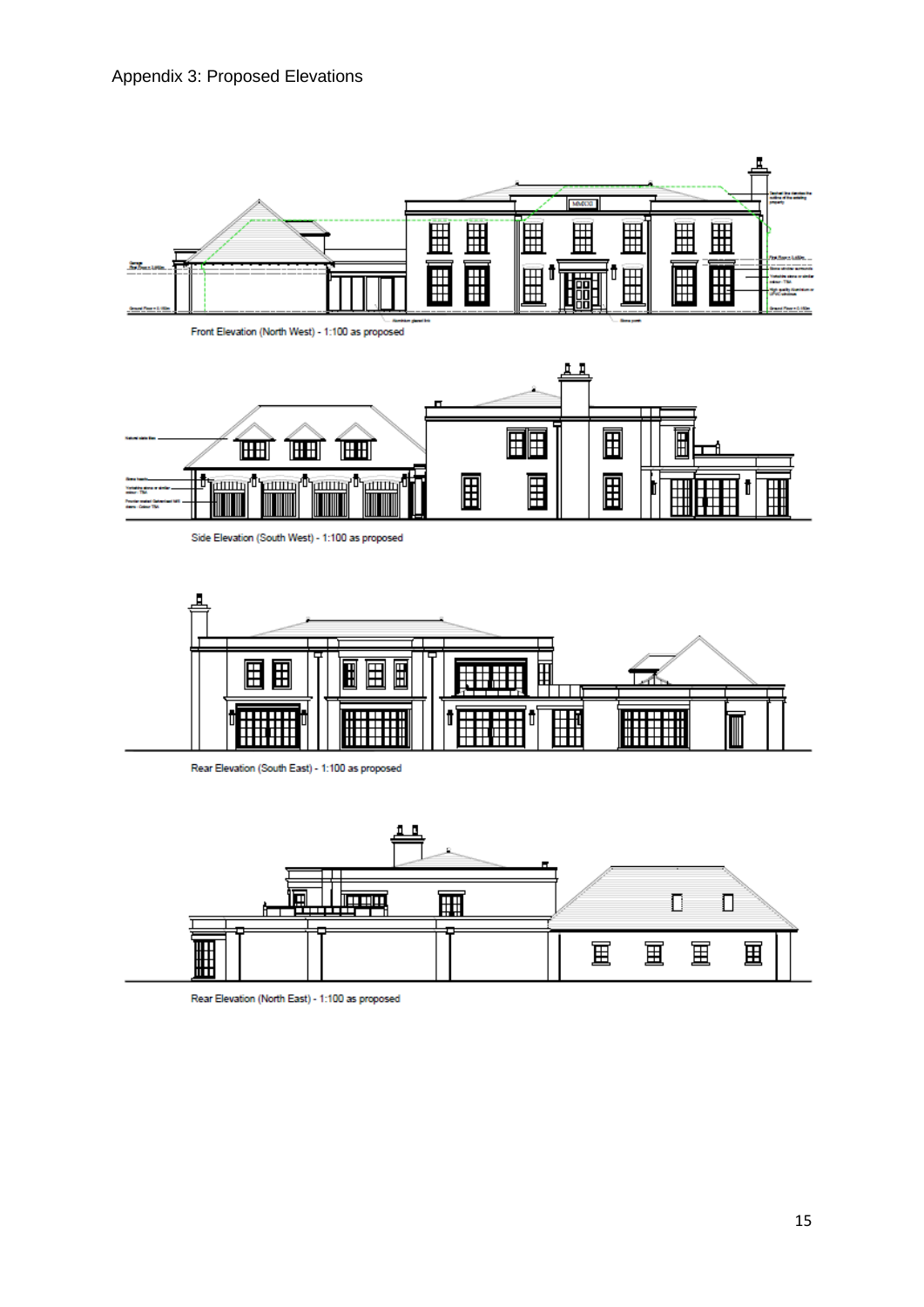## Appendix 4: Proposed Floor Plans

# Ground floor